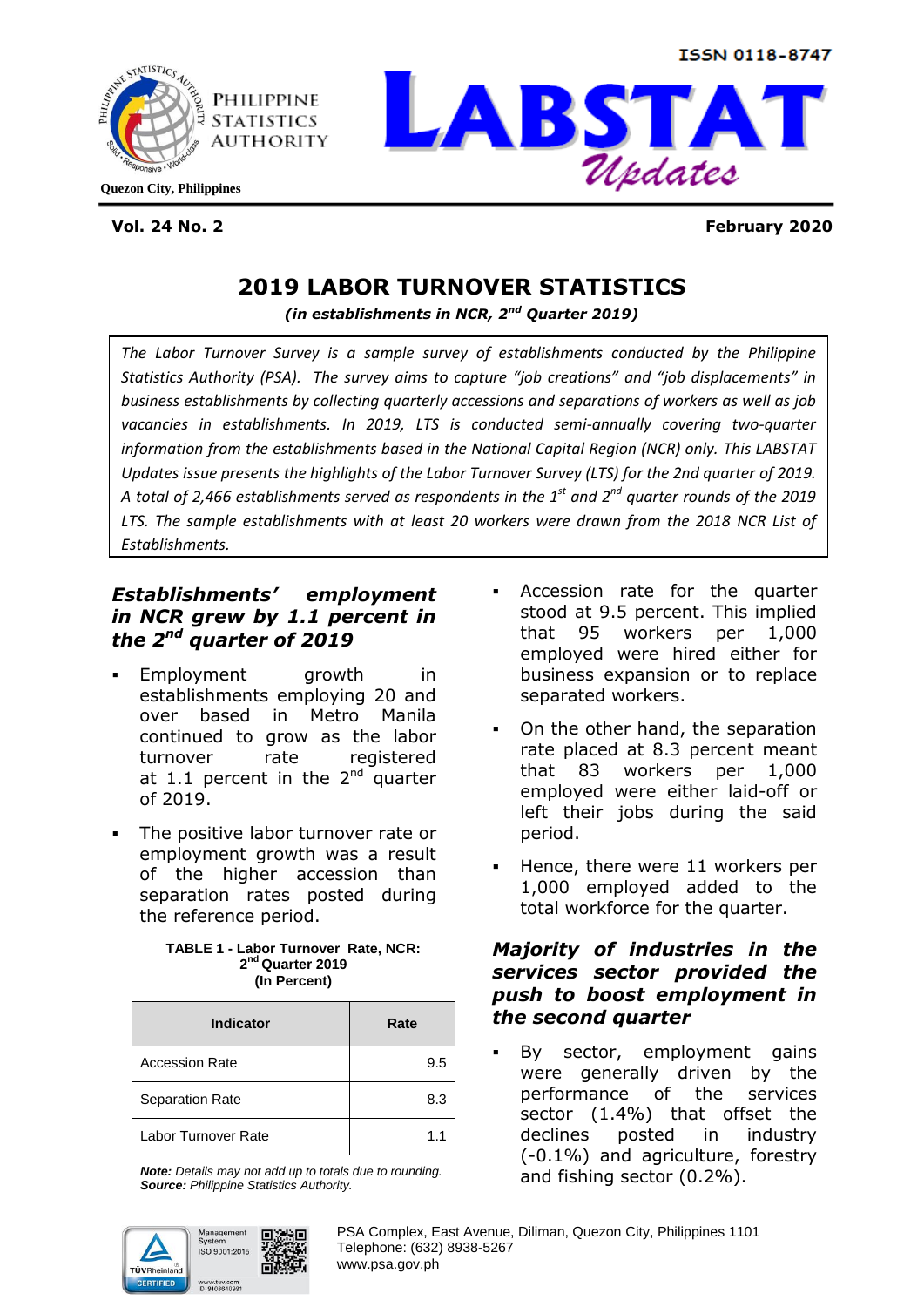



*Source: Philippine Statistics Authority.*

- As the services is the only sector with positive labor turnover rate in the second quarter, gains in employment were noted in arts, entertainment and recreation at 9.1 percent and other service activities at 5.3 percent.
- Moreover, all industries under the said sector posted positive labor turnover rates except for transportation and storage (-2.1%) and education (-1.4%). The rest of the industries registered employment growths of less than two percent.

### *Terminations of employees from work were mainly due to either project completion or being hired by another company*

 The main reasons cited by employers for ending the services of their workers

were due to project completion (38.2%) and absence without leave or AWOL (27.9%). *(Table 3)*

 On the other hand, the top reasons given by workers for quitting their jobs were being hired by another company (37.4%). Other reasons cited were: due to family consideration (19.9%); plans to work abroad (13.3%); and incurring absence without leave or AWOL (10.7%). *(Table 4)*

## *Majority of existing job vacancies are found in services sector*

- A total of 96,135 job openings at the end of the quarter were posted in various occupational groups across industries. *(Table 5)*
- These vacancies were mostly found in the services sector at 91.3 percent during the reference period. The industry sector meanwhile posted a share of a minimal 8.4 percent, while the agriculture sector's proportion was almost nil at 0.3 percent.
- Across occupational groups, about three out of eight (36.3%) vacancies were offered for service and sales workers. Meanwhile, the least number of job offerings were for skilled agricultural, forestry and fishery workers for a share of less than 0.05 percent. *(Table 6)*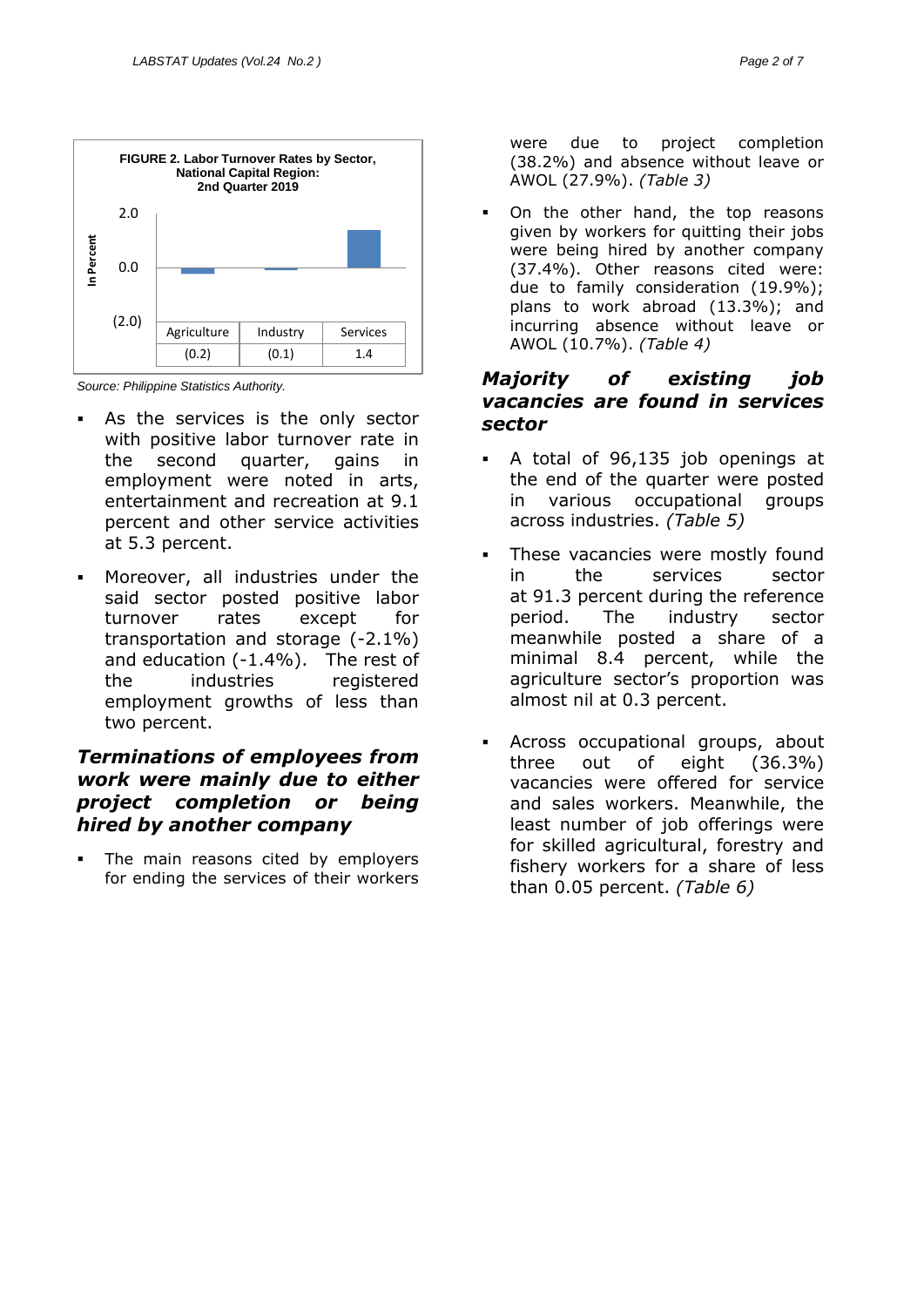

*\* Less than 0.05 percent*

*Source: Philippine Statistics Authority.*

### **Definition of Terms:**

*Accessions (New Hires) - refer to permanent or temporary additions to employment in the enterprise due to 1) expansion of business activity and 2) replacement of separated workers and employment resulting from changes in methods/technology of production or service.*

*Separations - refer to terminations of employment due to 1) quits or terminations initiated by the employees and 2) layoffs or terminations initiated by the employers due to economic reasons (e.g., lack of market, financial losses, redundancy, end of contract) and noneconomic reasons (e.g., gross negligence, AWOL).*

*Labor Turnover - Changes in the employment of an enterprise during a reference period resulting from accessions and separations of workers.*

*Existing Job Vacancies* – *refer to the number of unfilled job openings at the end of the quarter which are immediately available for placement and for which active recruitment steps are being undertaken.*

#### **FOR INQUIRIES**

Regarding this report, contact **EMPLOYMENT DEMAND STATISTICS DIVISION** at telefax no. 8376-1952 Regarding other statistics, contact **KNOWLEDGE MANAGEMENT AND COMMUNICATIONS DIVISION** at 8462-6600 local 834 Or visit our website at http://www.psa.gov.ph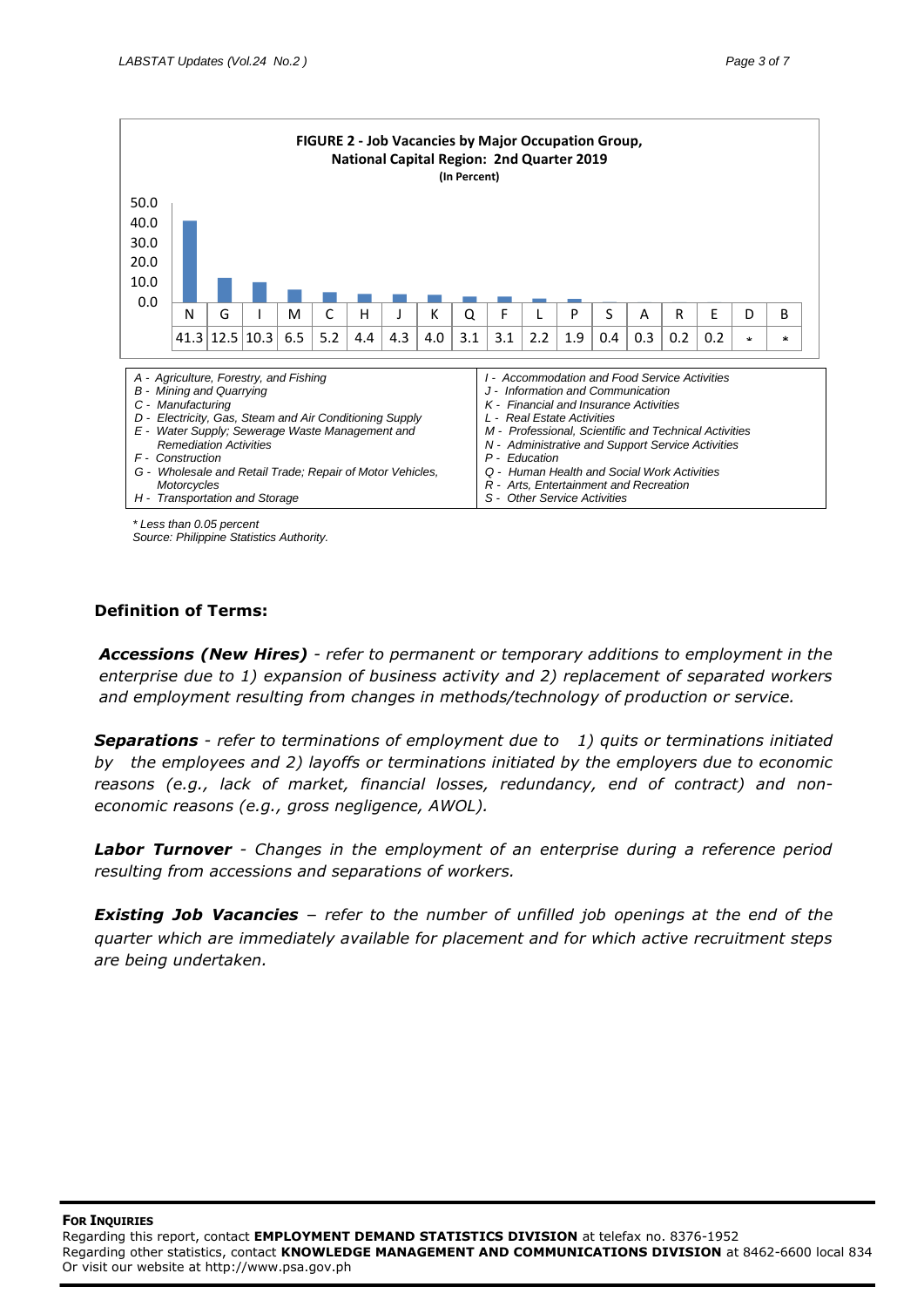# **TABLE 2 - Labor Turnover Rates in Agricultural And Non-agricultural Establishments by Major Industry, National Capital Region: 2nd Quarter 2019**

**(Final)**

|                                                                                              | <b>Total</b>     |                   |                               | <b>Accession</b> |             | Separation                    |                        |
|----------------------------------------------------------------------------------------------|------------------|-------------------|-------------------------------|------------------|-------------|-------------------------------|------------------------|
| Industry                                                                                     | <b>Accession</b> | <b>Separation</b> | Labor<br><b>Turnover Rate</b> | <b>Expansion</b> | Replacement | Employee-<br><b>Initiated</b> | Employer-<br>Initiated |
| <b>Total</b>                                                                                 | 9.5              | 8.3               | 1.1                           | 4.3              | 5.2         | 5.5                           | 2.8                    |
| Agriculture, Forestry, and Fishing                                                           | 4.0              | 4.2               | (0.2)                         | 3.0              | 1.0         | 2.5                           | 1.7                    |
| Industry                                                                                     | 7.5              | 7.6               | (0.1)                         | 2.5              | 4.9         | 4.4                           | 3.2                    |
| Mining and Quarrying                                                                         | 2.0              | 10.0              | (8.1)                         | 0.4              | 1.5         | 2.4                           | 7.6                    |
| Manufacturing                                                                                | 7.6              | 8.8               | (1.2)                         | 2.6              | 5.1         | 5.0                           | 3.8                    |
| Electricity, Gas, Steam and Air Conditioning Supply                                          | 0.8              | 1.7               | (0.9)                         | 0.5              | 0.3         | 1.3                           | 0.5                    |
| Water Supply; Sewerage Waste Management and<br><b>Remediation Activities</b><br>Construction | 5.3<br>8.2       | 3.6<br>6.1        | 1.7<br>2.1                    | 2.8<br>2.8       | 2.5<br>5.4  | 3.0<br>3.8                    | 0.7<br>2.3             |
| <b>Services</b>                                                                              | 9.9              | 8.5               | 1.4                           | 4.7              | 5.3         | 5.8                           | 2.7                    |
| Wholesale and Retail Trade; Repair of Motor Vehicles,                                        |                  |                   |                               |                  |             |                               |                        |
| Motorcycles                                                                                  | 6.8              | 6.0               | 0.9                           | 2.6              | 4.2         | 4.3                           | 1.7                    |
| <b>Transportation and Storage</b>                                                            | 5.4              | 7.6               | (2.1)                         | 1.8              | 3.7         | 3.0                           | 4.6                    |
| Accommodation and Food Service Activities                                                    | 10.0             | 8.3               | 1.7                           | 3.4              | 6.6         | 6.7                           | 1.6                    |
| Information and Communication                                                                | 9.0              | 7.7               | 1.3                           | 4.6              | 4.4         | 6.2                           | 1.5                    |
| <b>Financial and Insurance Activities</b>                                                    | 6.2              | 4.3               | 1.9                           | 1.8              | 4.4         | 3.4                           | 0.9                    |
| <b>Real Estate Activities</b>                                                                | 8.3              | 6.8               | 1.5                           | 3.4              | 4.9         | 5.5                           | 1.3                    |
| Professional, Scientific and Technical Activities                                            | 5.2              | 4.7               | 0.5                           | 2.3              | 3.0         | 3.9                           | 0.8                    |
| Administrative and Support Service Activities                                                | 12.9             | 11.3              | 1.7                           | 6.7              | 6.2         | 7.3                           | 4.0                    |
| Education                                                                                    | 10.4             | 11.8              | (1.4)                         | 3.1              | 7.3         | 7.6                           | 4.2                    |
| Human Health and Social Work Activities                                                      | 6.7              | 6.2               | 0.5                           | 1.0              | 5.7         | 5.9                           | 0.3                    |
| Arts, Entertainment and Recreation                                                           | 12.0             | 2.8               | 9.1                           | 7.8              | 4.2         | 2.4                           | 0.5                    |
| <b>Other Service Activities</b>                                                              | 10.2             | 5.0               | 5.3                           | 6.7              | 3.6         | 4.0                           | 1.0                    |

*Note: Details may not add up to totals due to rounding.*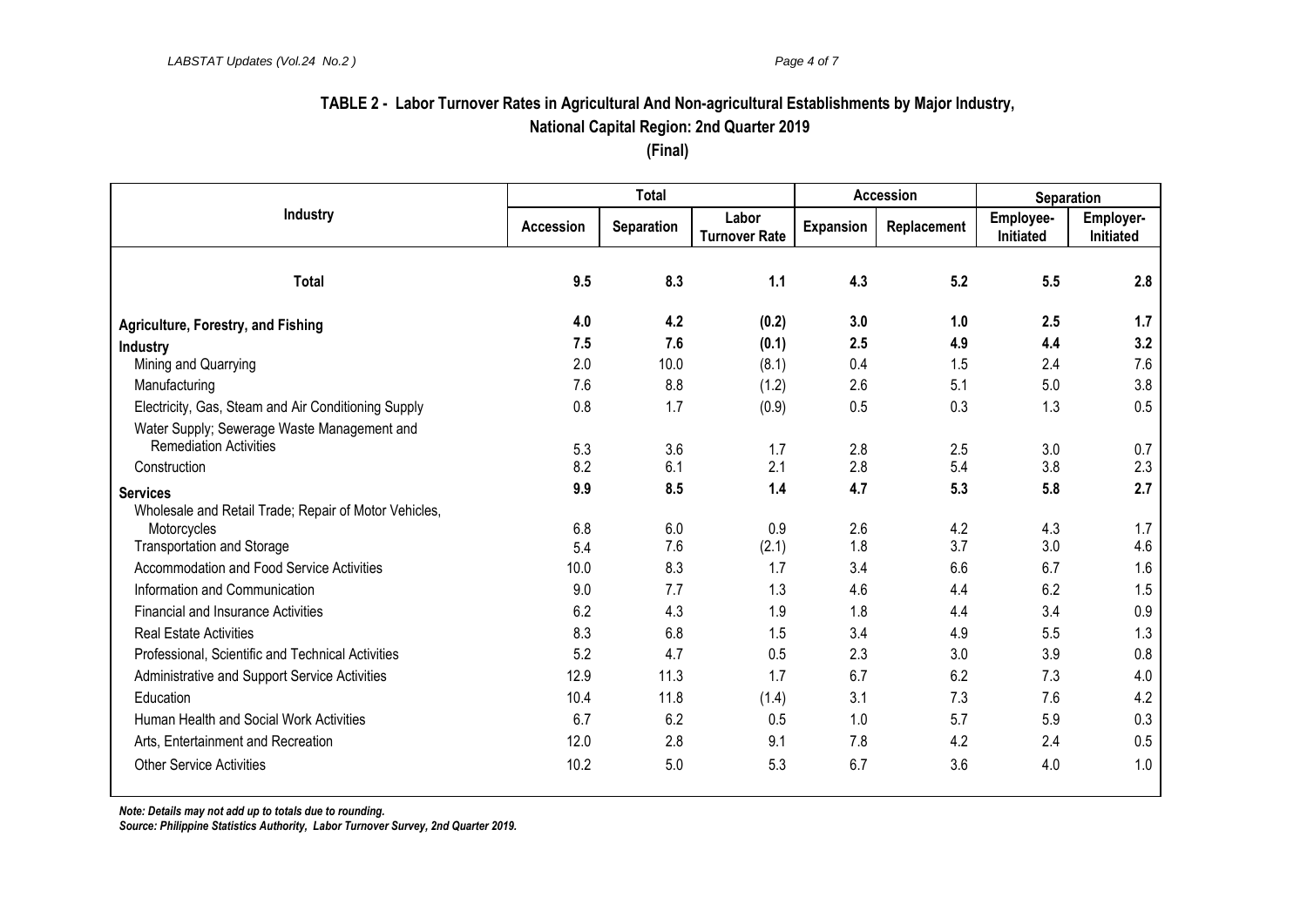| <b>REASON</b>               | <b>Percent Share</b> |
|-----------------------------|----------------------|
| <b>TOTAL</b>                | 100.0                |
| Project Completion          | 38.2                 |
| AWOL                        | 27.9                 |
| Reorganization/Downsizing   | 7.3                  |
| Performance Issues          | 5.6                  |
| Retirement                  | 5.3                  |
| Terminated                  | 3.8                  |
| <b>Financial Losses</b>     | 2.9                  |
| Lack of Market              | 2.1                  |
| Merger/Change in Management | 1.9                  |
| Others                      | 5.1                  |
|                             |                      |
|                             |                      |
|                             |                      |

| TABLE 3 - Reasons for Separations Initiated by Employers in Establishments |
|----------------------------------------------------------------------------|
| with 20 or More Workers, National Capital Region: 2nd Quarter 2019         |

*Note: Details may not add up to totals due to rounding.*

*Source: Philippine Statistics Authority, Labor Turnover Survey, 2nd Quarter 2019.*

| TABLE 4 - Reasons for Separations Initiated by Employees in Establishments |
|----------------------------------------------------------------------------|
| with 20 or More Workers, National Capital Region: 2nd Quarter 2019         |
|                                                                            |

| <b>REASON</b>                     | <b>Percent Share</b> |  |
|-----------------------------------|----------------------|--|
| <b>TOTAL</b>                      | 100.0                |  |
| Hired by another Company          | 37.4                 |  |
| <b>Family Consideration</b>       | 19.9                 |  |
| To Work Abroad                    | 13.3                 |  |
| AWOL                              | 10.7                 |  |
| Resignation/Voluntary Resignation | 6.8                  |  |
| Retirement                        | 4.4                  |  |
| Study                             | 2.5                  |  |
| Personal Issues                   | 2.2                  |  |
| <b>Health Reasons</b>             | 1.6                  |  |
| Others                            | 1.2                  |  |

*Note: Details may not add up to totals due to rounding.*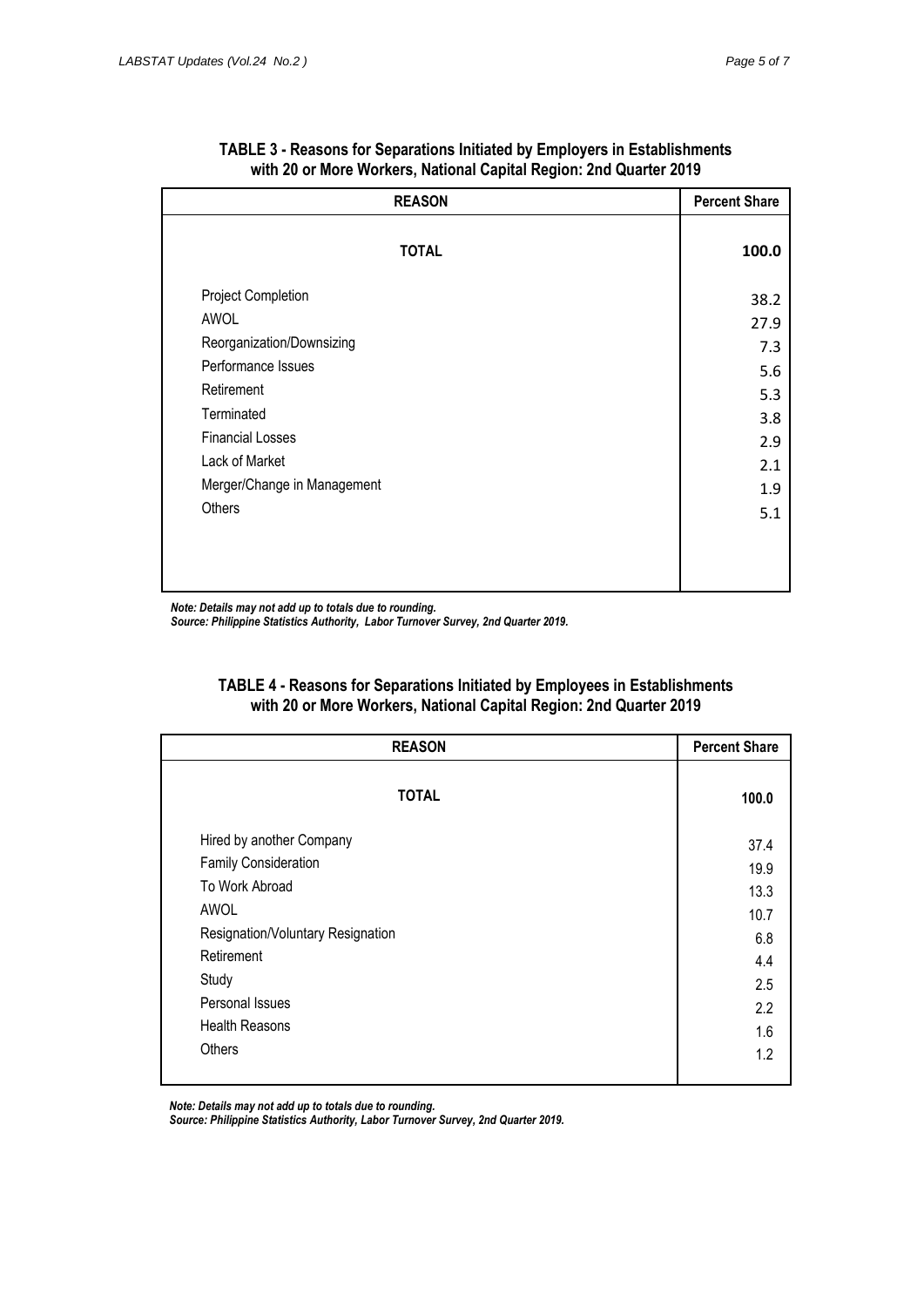### **TABLE 5 - Number and Percent Distribution of Job Vacancies in Establishments with 20 or More Workers by Major Industry Group, National Capital Region: 2nd Quarter 2019 (Final)**

| <b>Industry</b>                                                   | <b>Number</b> | <b>Percent Share</b> |  |
|-------------------------------------------------------------------|---------------|----------------------|--|
| <b>ALL INDUSTRIES</b>                                             | 96,135        | 100.0                |  |
| <b>Agriculture, Forestry, and Fishing</b>                         | 298           | 0.3                  |  |
| <b>Industry</b>                                                   | 8,099         | 8.4                  |  |
| Mining and Quarrying                                              | 23            | $\star$              |  |
| Manufacturing                                                     | 5,477         | 5.7                  |  |
| Electricity, Gas, Steam and Air Conditioning Supply               | 19            | $\star$              |  |
| Water Supply; Sewerage Waste Management and                       |               |                      |  |
| <b>Remediation Activities</b>                                     | 144           | 0.1                  |  |
| Construction                                                      | 2,437         | 2.5                  |  |
| <b>Services</b>                                                   | 87,738        | 91.3                 |  |
| Wholesale and Retail Trade; Repair of Motor Vehicles, Motorcycles | 12,364        | 12.9                 |  |
| <b>Transportation and Storage</b>                                 | 4,045         | 4.2                  |  |
| <b>Accommodation and Food Service Activities</b>                  | 9,376         | 9.8                  |  |
| Information and Communication                                     | 3,554         | 3.7                  |  |
| <b>Financial and Insurance Activities</b>                         | 3,389         | 3.5                  |  |
| <b>Real Estate Activities</b>                                     | 872           | 0.9                  |  |
| Professional, Scientific and Technical Activities                 | 5,426         | 5.6                  |  |
| Administrative and Support Service Activities                     | 43,767        | 45.5                 |  |
| Education                                                         | 1,536         | 1.6                  |  |
| Human Health and Social Work Activities                           | 2,648         | 2.8                  |  |
| Arts, Entertainment and Recreation                                | 168           | 0.2                  |  |
| Other Service Activities                                          | 593           | 0.6                  |  |
|                                                                   |               |                      |  |

*\* Less than 0.05 percent.*

*Note: Details may not add up to totals due to rounding.*